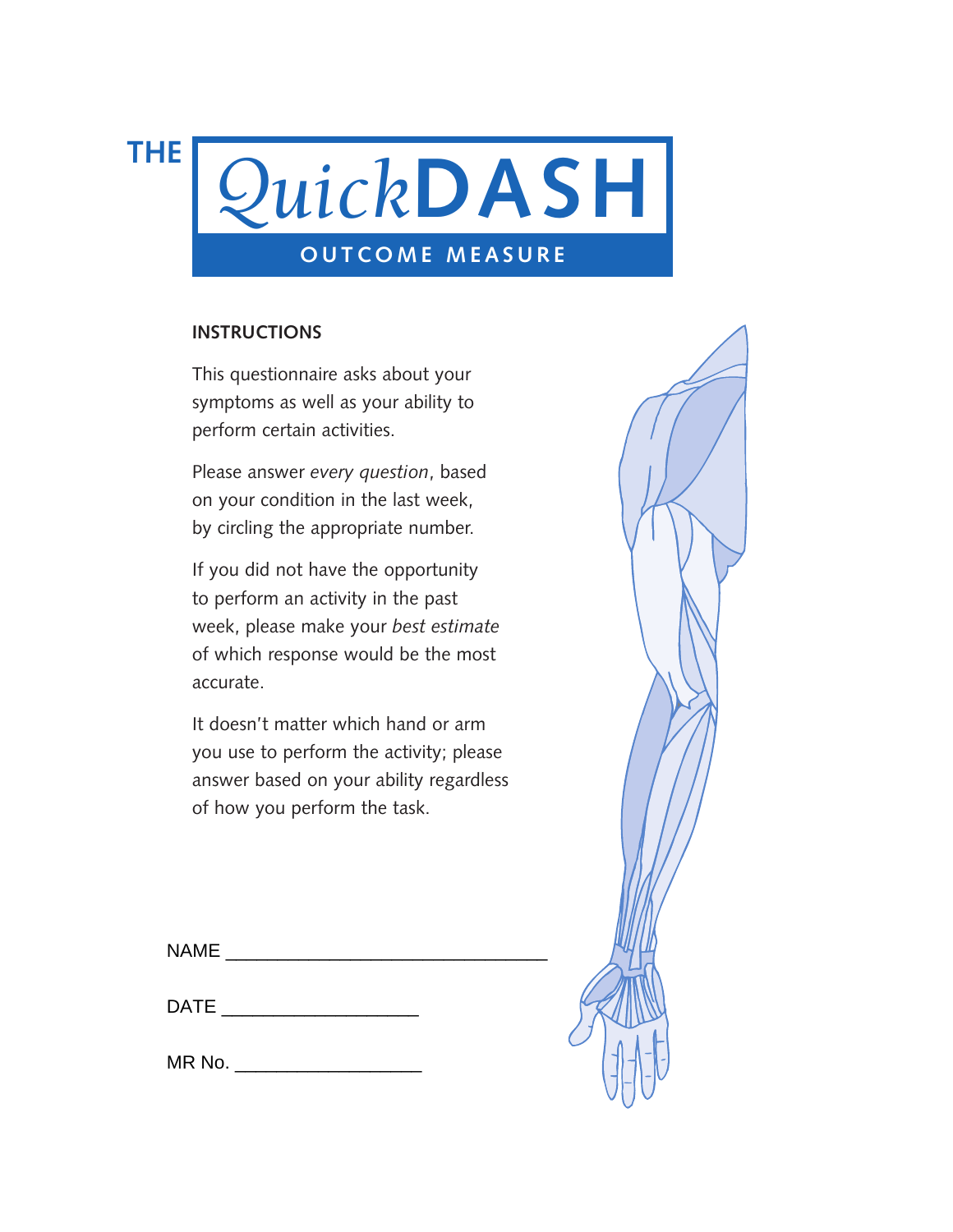# *Quick***DASH**

**Please rate your ability to do the following activities in the last week by circling the number below the appropriate response.**

|    |                                                                                                                                                                                | <b>NO</b><br><b>DIFFICULTY</b> | <b>MILD</b><br><b>DIFFICULTY</b>  | <b>MODERATE</b><br><b>DIFFICULTY</b> | <b>SEVERE</b><br><b>DIFFICULTY</b> | <b>UNABLE</b>                                                              |
|----|--------------------------------------------------------------------------------------------------------------------------------------------------------------------------------|--------------------------------|-----------------------------------|--------------------------------------|------------------------------------|----------------------------------------------------------------------------|
| 1. | Open a tight or new jar.                                                                                                                                                       | 1                              | $\overline{2}$                    | 3                                    | 4                                  | 5                                                                          |
| 2. | Do heavy household chores (e.g., wash walls, floors).                                                                                                                          | $\mathbf{1}$                   | $\overline{2}$                    | 3                                    | $\overline{a}$                     | 5                                                                          |
| 3. | Carry a shopping bag or briefcase.                                                                                                                                             | 1                              | 2                                 | 3                                    | 4                                  | 5                                                                          |
| 4. | Wash your back.                                                                                                                                                                | 1                              | $\overline{2}$                    | 3                                    | 4                                  | 5                                                                          |
| 5. | Use a knife to cut food.                                                                                                                                                       | 1                              | $\overline{2}$                    | 3                                    | 4                                  | 5                                                                          |
| 6. | Recreational activities in which you take some force<br>or impact through your arm, shoulder or hand<br>(e.g., golf, hammering, tennis, etc.).                                 | $\mathbf 1$                    | $\overline{2}$                    | 3                                    | $\overline{a}$                     | 5                                                                          |
|    |                                                                                                                                                                                |                                |                                   |                                      |                                    |                                                                            |
|    |                                                                                                                                                                                | <b>NOT AT ALL</b>              | <b>SLIGHTLY</b>                   | <b>MODERATELY</b>                    | <b>QUITE</b><br>A BIT              | <b>EXTREMELY</b>                                                           |
| 7. | During the past week, to what extent has your<br>arm, shoulder or hand problem interfered with<br>your normal social activities with family, friends,<br>neighbours or groups? | 1                              | $\overline{2}$                    | $\overline{3}$                       | 4                                  | 5                                                                          |
|    |                                                                                                                                                                                | <b>NOT LIMITED</b><br>AT ALL   | <b>SLIGHTLY</b><br><b>LIMITED</b> | <b>MODERATELY</b><br><b>LIMITED</b>  | <b>VERY</b><br><b>LIMITED</b>      | <b>UNABLE</b>                                                              |
| 8. | During the past week, were you limited in your<br>work or other regular daily activities as a result<br>of your arm, shoulder or hand problem?                                 | $\mathbf 1$                    | $\overline{2}$                    | 3                                    | $\overline{a}$                     | 5                                                                          |
|    |                                                                                                                                                                                |                                |                                   |                                      |                                    |                                                                            |
|    | Please rate the severity of the following symptoms<br>in the last week. (circle number)                                                                                        | <b>NONE</b>                    | <b>MILD</b>                       | <b>MODERATE</b>                      | <b>SEVERE</b>                      | <b>EXTREME</b>                                                             |
| 9. | Arm, shoulder or hand pain.                                                                                                                                                    | 1                              | $\overline{2}$                    | 3                                    | 4                                  | 5                                                                          |
|    | 10. Tingling (pins and needles) in your arm,<br>shoulder or hand.                                                                                                              | 1                              | $\overline{2}$                    | 3                                    | 4                                  | 5                                                                          |
|    |                                                                                                                                                                                | <b>NO</b><br><b>DIFFICULTY</b> | <b>MILD</b><br><b>DIFFICULTY</b>  | <b>MODERATE</b><br><b>DIFFICULTY</b> | <b>SEVERE</b><br><b>DIFFICULTY</b> | <b>SO MUCH</b><br><b>DIFFICULTY</b><br><b>THAT I</b><br><b>CAN'T SLEEP</b> |
|    | 11. During the past week, how much difficulty have<br>you had sleeping because of the pain in your arm,<br>shoulder or hand? (circle number)                                   | 1                              | $\overline{2}$                    | 3                                    | 4                                  | 5                                                                          |

**A** *Quick***DASH score may not be calculated if there is greater than 1 missing item.**